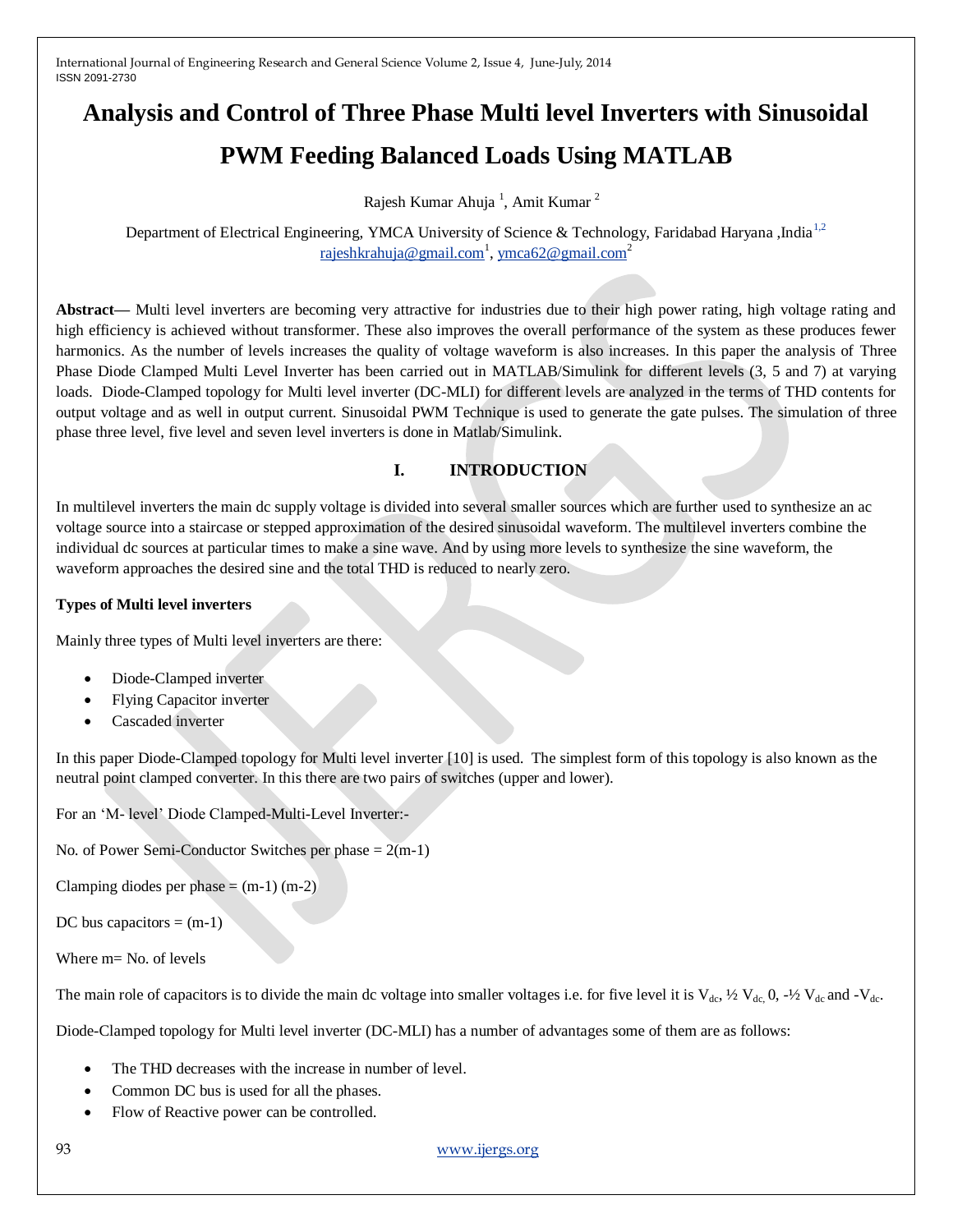Control scheme is quite simple.

# **II. MODULATION TECHNIQUE**

The control of Multi level Inverter is much complicated as compared to two level Voltage source Inverter because extra need for the timing transitions between the voltage levels. Sinusoidal PWM, Space Vector Modulation and Harmonics Elimination PWM are some of the main modulation techniques for Multi level Inverter but Sinusoidal PWM is found the most popular method. The Space Vector Modulation and Harmonics Elimination PWM are used for some specific applications.

In Sinusoidal PWM, comparison of Reference (Sine) with Triangular waves (N-1) are done. The resulting intersection points are used as the switching instants of PWM pulses as shown in Figure 1.



Figure 1 Comparison of Triangular Waves with Sine Wave

**III. MATLAB SIMULATION**

94 [www.ijergs.org](http://www.ijergs.org/)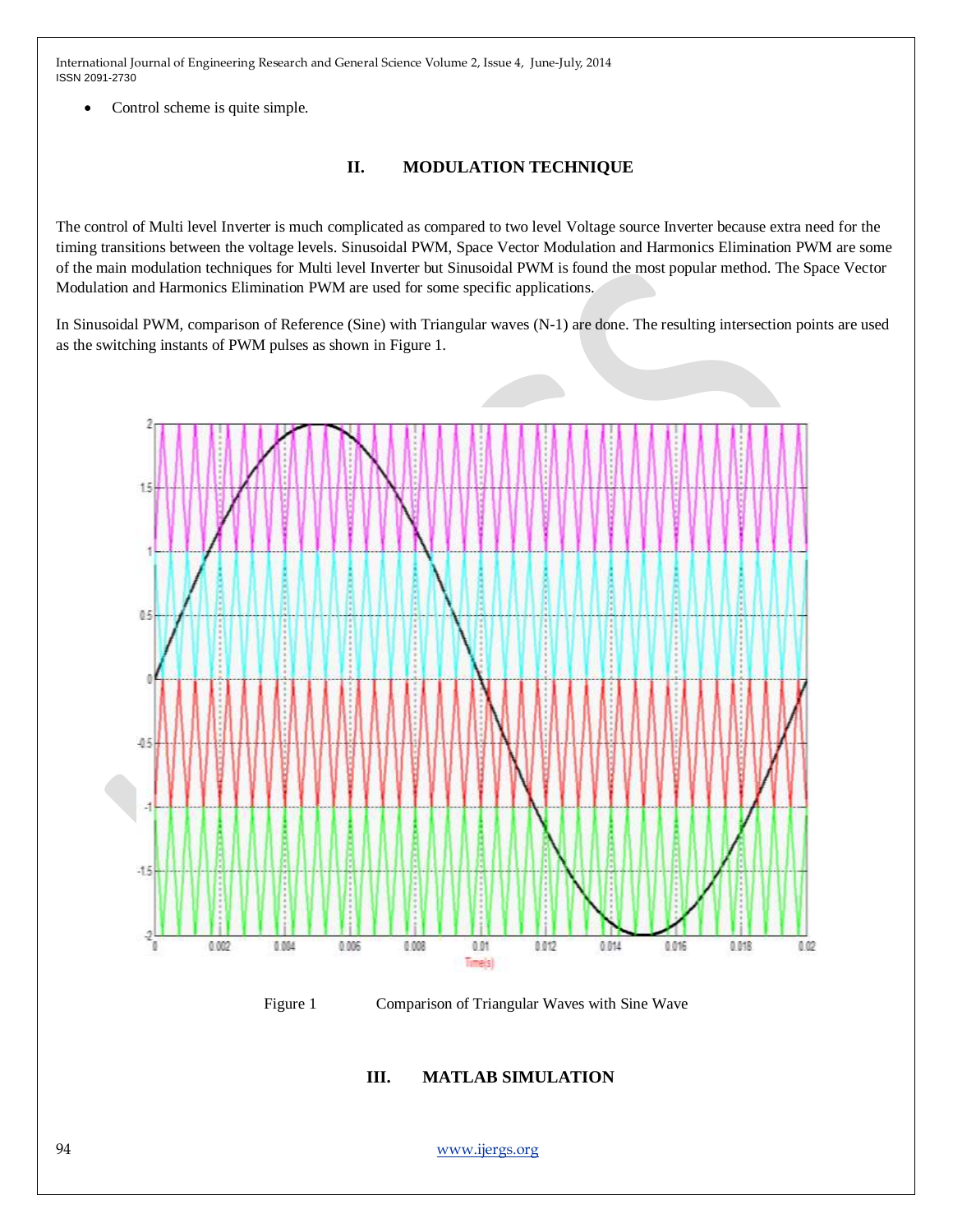The main objective of this paper is to generate the gate pulses for the thyristors used in the Diode-Clamped Inverter. The gate pulses are generated by the SPWM method. When we compare the two waves i.e. Sine and Triangular, the pulses are generated which are further used to control the VSI. Matlab Simulation of 5- Level Diode-Clamped Inverter is shown in figure 2



Figure 2 Matlab Simulation of 5- Level Diode-Clamped Inverter

#### **IV. SIMULATION RESULTS**

Different Level Inverters are analyzed for different values of loads. R-L load is taken for all the outputs and the power factor is taken as 0.8.

#### **A. Output Phase Voltage of 3-Level Inverter**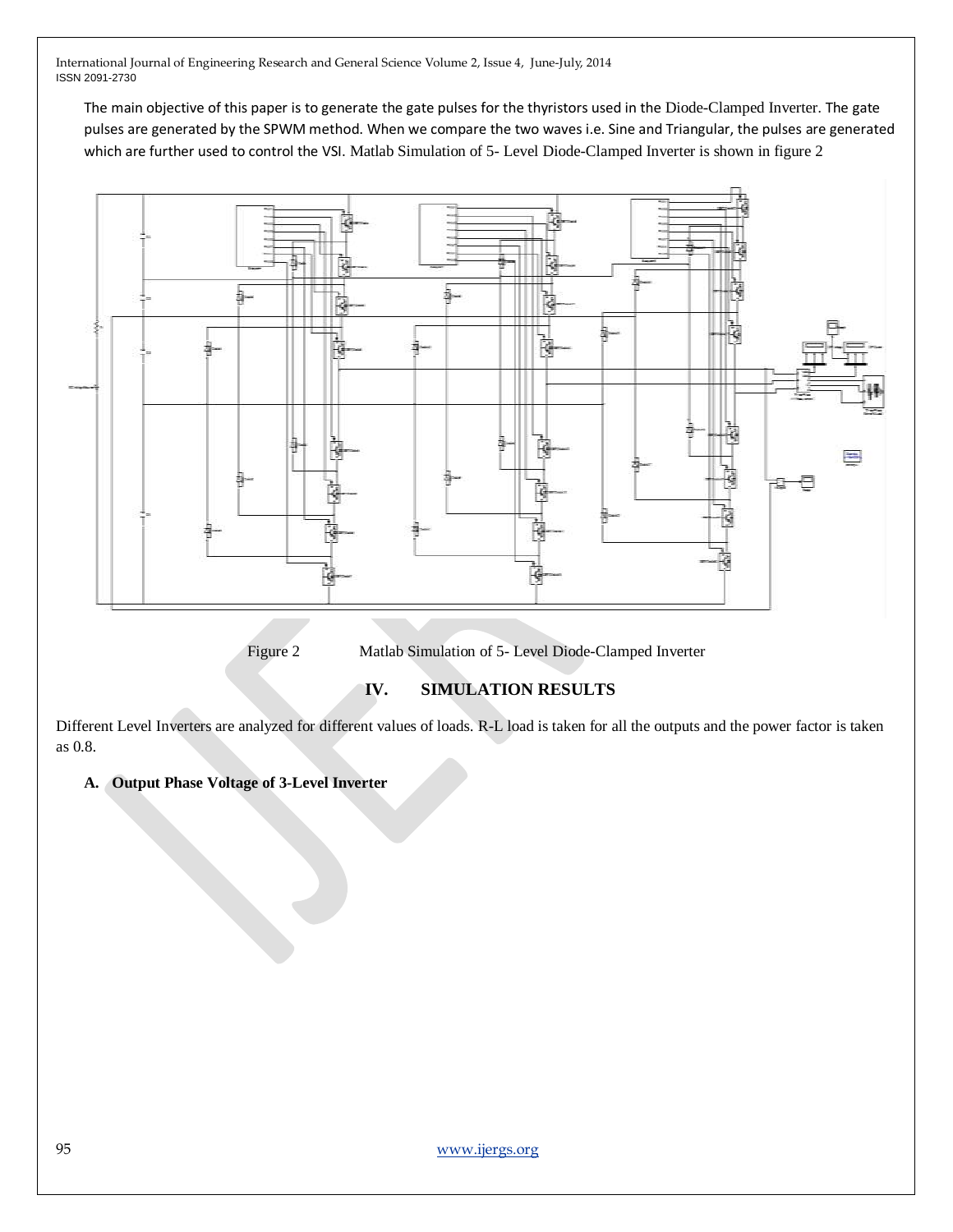

Figure 3. Output Phase Voltage of 3-Level Inverter

### **B. Output Current of 3-Level Inverter at 1 KW**



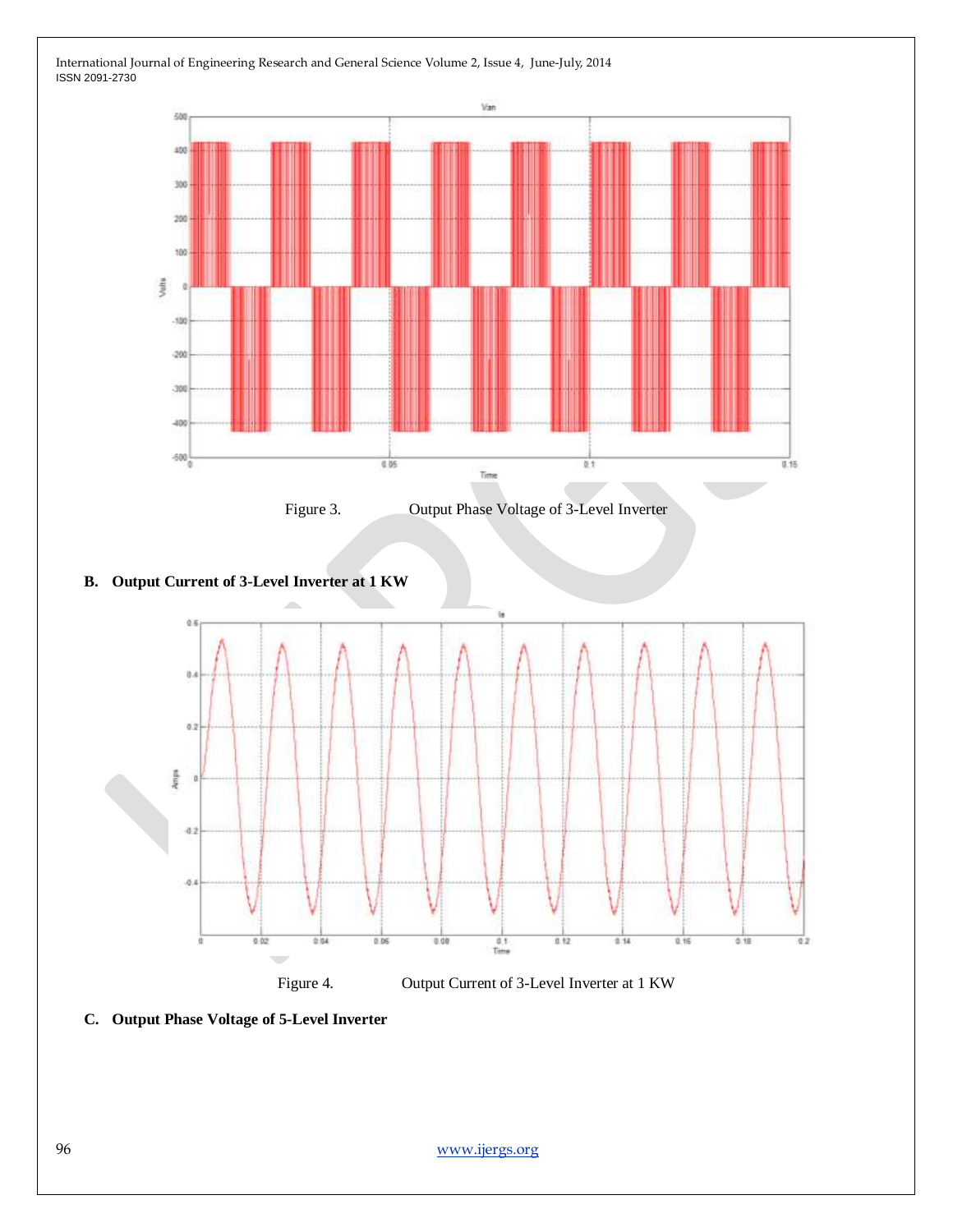





 $\overline{1}$ 

## **D. Output Current of 5-Level Inverter at 1 KW**

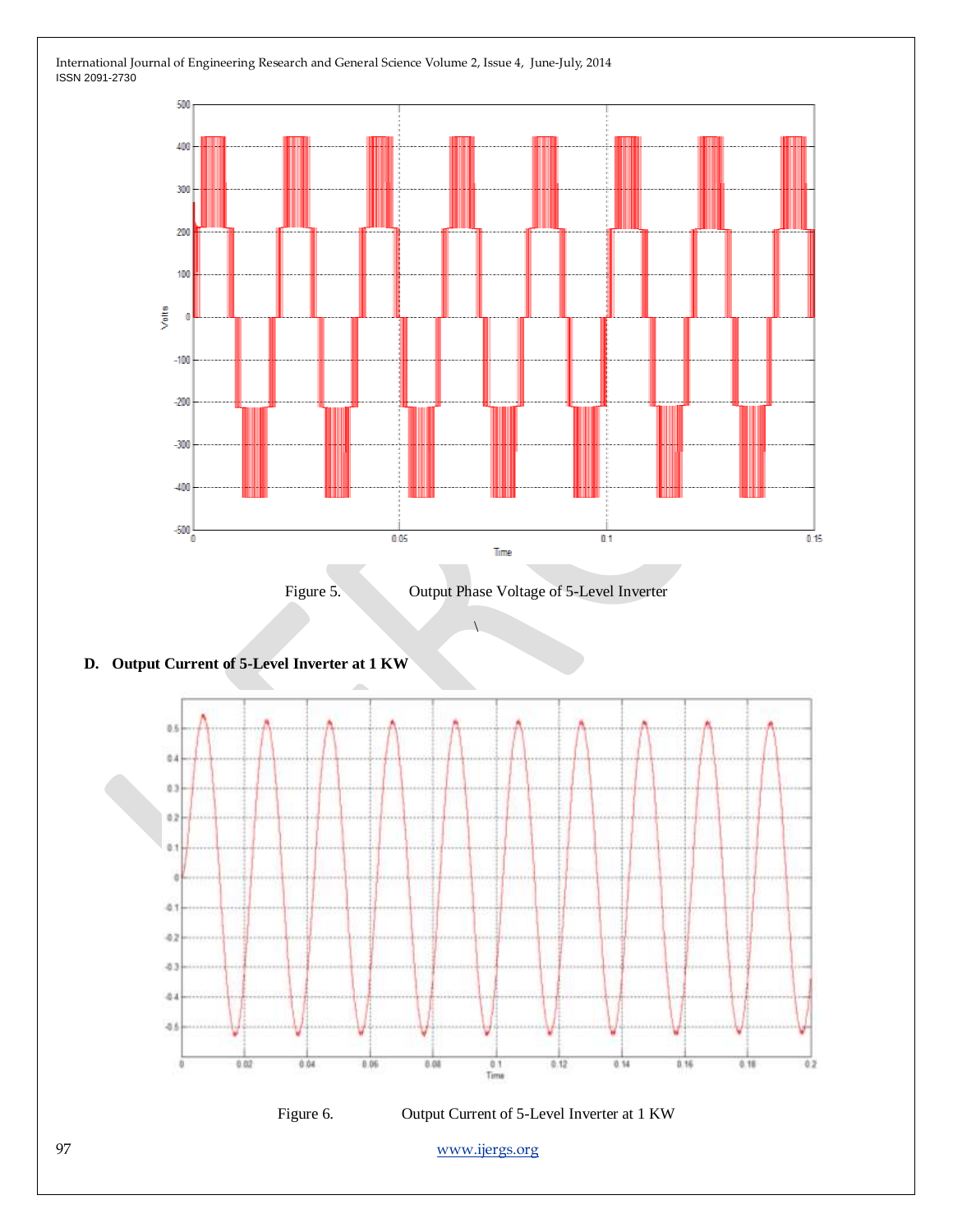

#### **E. Output Phase Voltage of 7-Level Inverter**



#### **F. Output Current of 7-Level Inverter at 1 KW**

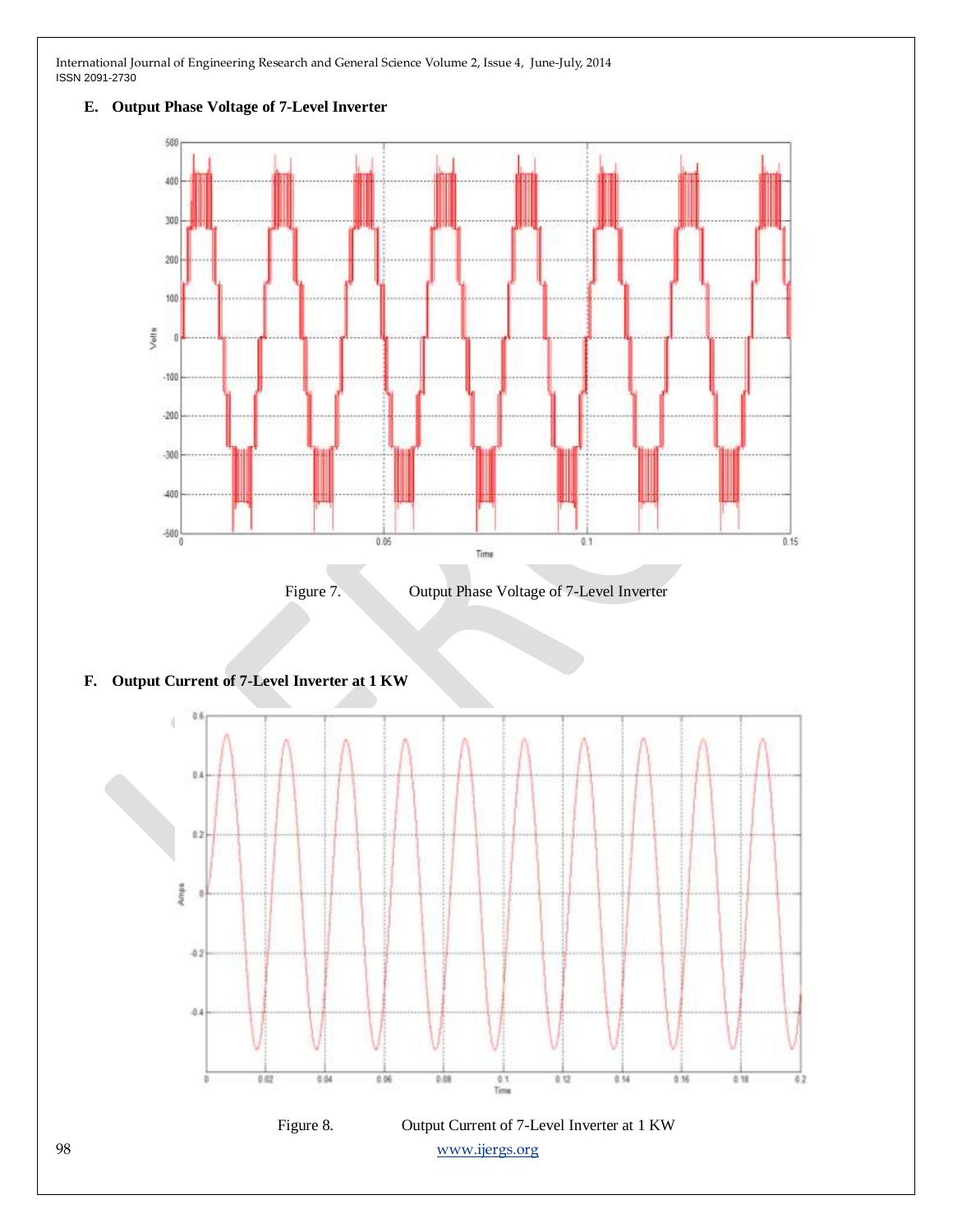#### **V. RESULTS**

The THD for output voltages and output currents is summarized in the tables. Table 1 shows the comparison of the THD of Output Currents of different Levels at different loads. And Table 2 shows the comparison of the THD of Output Voltages of different Levels at different loads.



This paper has evaluated the Sinusoidal PWM technique for Diode-Clamped Multi level. In this paper, Simulink model for same has been developed and tested in the MATLAB/Simulink environment for different values of Loads. The simulation results are compared and analyzed by plotting the output harmonic spectra of various output Currents and output Voltages and computing their Total Harmonic Distortion (THD) and their final comparison is shown in Tables. It is observed that with the increase of level the THD of output current and voltage decreases. THD of load currents at all levels is less than 5 % shows the durability of design of this multilevel inverter. It is clear from the comparison that the Harmonics are reduced as the number of Levels increases and hence the overall system efficiency increases.